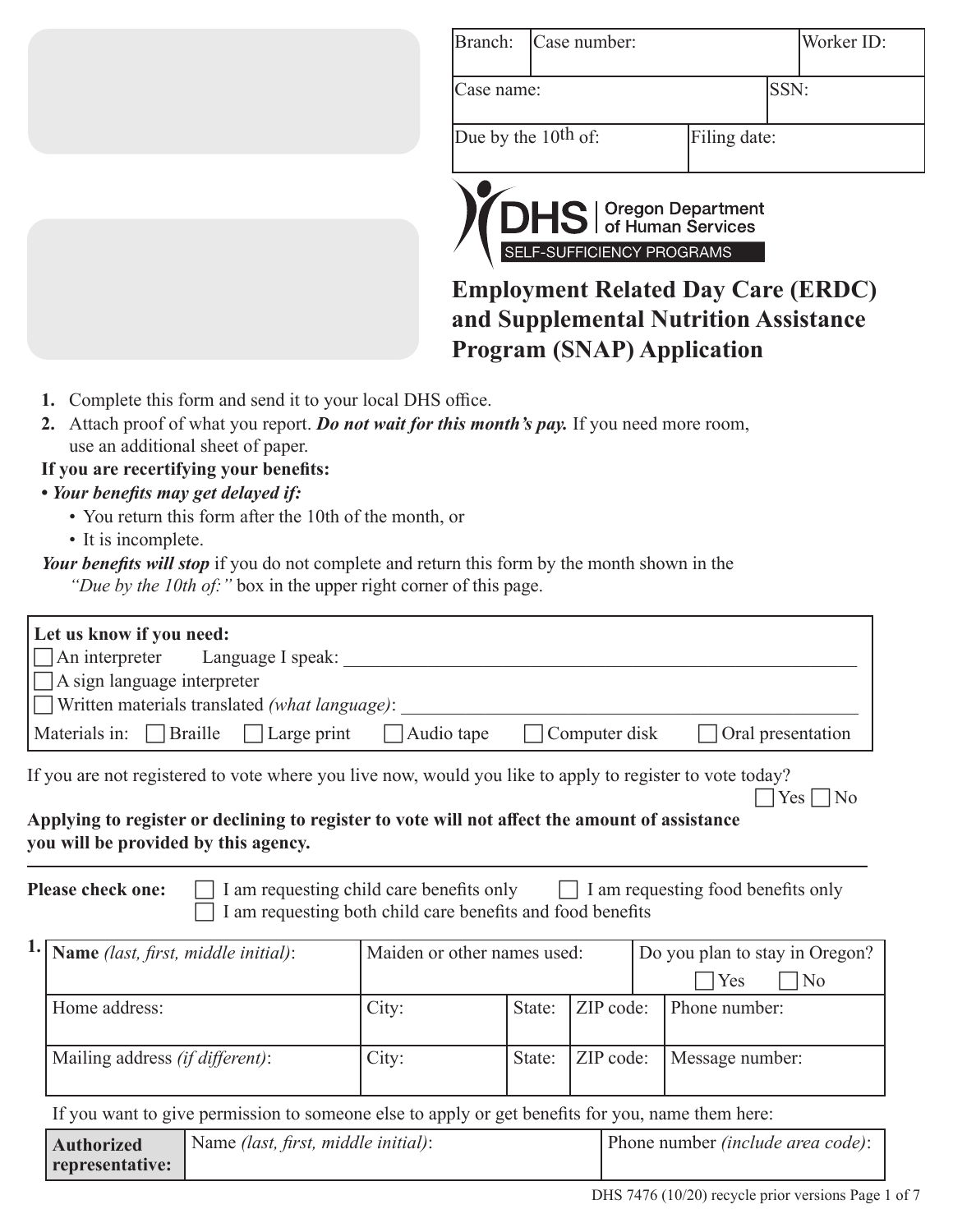**2. Who lives at this address with you?** List everyone in your household, including yourself, even if you are not re-applying for them. Include unborn child(ren) and due date(s).

**\*Ethnic** — **Racial Heritage:** You can choose not to give Ethnicity & Racial information. It will not affect your eligibility. This information helps us follow Title VI of the Civil Rights Act of 1964.

*For Ethnicity, (\*Ethnic)* choose one for each person: **H** — Hispanic or Latino **NH** — Not Hispanic or Latino *For Racial Heritage, (\*Race)* choose one or more for each person:**B** — Black or African American **A** — Asian **W** — White **I** — American Indian or Alaskan Native **P** — Native Hawaiian or Other Pacific Islander

|                          | <b>Self</b>                 | Person 1              | Person 2              | Person 3                    |
|--------------------------|-----------------------------|-----------------------|-----------------------|-----------------------------|
| Name (last, first,       |                             |                       |                       |                             |
| <i>middle initial):</i>  |                             |                       |                       |                             |
| <b>Relation:</b>         | Self                        |                       |                       |                             |
| Sex:                     | Female<br>Male              | Female<br>Male        | Female<br>Male        | Female<br>Male              |
| Date of birth:           |                             |                       |                       |                             |
| *Ethnic:                 | <b>NH</b><br>Н              | H<br><b>NH</b>        | <b>NH</b><br>H        | <b>NH</b><br>H              |
| *Race (circle):          | B<br>$\mathbf{P}$<br>W<br>A | B<br>W<br>P<br>A      | B<br>W<br>P<br>A      | B<br>W<br>$\mathbf{P}$<br>A |
| <b>Purchase and</b>      | Yes<br>N <sub>o</sub>       | N <sub>o</sub><br>Yes | N <sub>o</sub><br>Yes | N <sub>o</sub><br>Yes       |
| prepare meals with       |                             |                       |                       |                             |
| you?                     |                             |                       |                       |                             |
| U.S. citizen:            | No<br>Yes                   | N <sub>o</sub><br>Yes | N <sub>o</sub><br>Yes | N <sub>o</sub><br>Yes       |
| <b>Want services for</b> | <b>ERDC</b>                 | <b>ERDC</b>           | <b>ERDC</b>           | <b>ERDC</b>                 |
| this person?             | <b>SNAP</b><br>None         | <b>SNAP</b><br>None   | <b>SNAP</b><br>None   | <b>SNAP</b><br>None         |
| <b>Social Security</b>   |                             |                       |                       |                             |
| number (only             |                             |                       |                       |                             |
| for those who            |                             |                       |                       |                             |
| want services):          |                             |                       |                       |                             |

*If there are others living in your home, add on a separate sheet of paper.*

| g mere ure omers armig in jour nome, uuu on u sepurute sneet of puper.                                                                                                                                                                                                                                                                                                                   |     |                |  |
|------------------------------------------------------------------------------------------------------------------------------------------------------------------------------------------------------------------------------------------------------------------------------------------------------------------------------------------------------------------------------------------|-----|----------------|--|
| <b>3.</b> Are you homeless?                                                                                                                                                                                                                                                                                                                                                              | Yes | N <sub>0</sub> |  |
| Homeless could mean living in an emergency shelter, shared housing with another family because of<br>job loss or loss of your housing, in a motel, car, park, public place, campsite or other similar place.                                                                                                                                                                             |     |                |  |
| 4. Is anyone in the household an active military member?                                                                                                                                                                                                                                                                                                                                 | Yes | No             |  |
| $\Box$ Full time active military $\Box$ National Guard or Military Reserve Unit<br>If yes, who?                                                                                                                                                                                                                                                                                          |     |                |  |
| 5. Do you need child care for a foster child?                                                                                                                                                                                                                                                                                                                                            | Yes | No             |  |
| 6. Do you have shared custody for any of the children needing care?                                                                                                                                                                                                                                                                                                                      | Yes | No             |  |
| 7. Do you need child care while you are working and attending classes?                                                                                                                                                                                                                                                                                                                   | Yes | No             |  |
| Class hours can only be approved if you are working and attending a school that is eligible for<br>federal financial aid. You must give a copy of your school registration and current class schedule.                                                                                                                                                                                   |     |                |  |
| 8. For child care needs, are your children's immunization <i>(shot)</i> records up-to-date?                                                                                                                                                                                                                                                                                              | Yes | N <sub>0</sub> |  |
| For families claiming a medical or non-medical exemption, submit the Oregon Health Authority<br>Exemption form. Medical exemptions must include a doctor's statement and non-medical exemptions<br>must include a Vaccine Education Certificate. You can find the exemption form and additional information at:<br>http://www.oregon.gov/oha/PH/PREVENTIONWELLNESS/VACCINESIMMUNIZATION. |     |                |  |
| <b>9.</b> Does anyone have special child care needs?                                                                                                                                                                                                                                                                                                                                     | Yes | N <sub>0</sub> |  |
|                                                                                                                                                                                                                                                                                                                                                                                          |     |                |  |

If yes, who?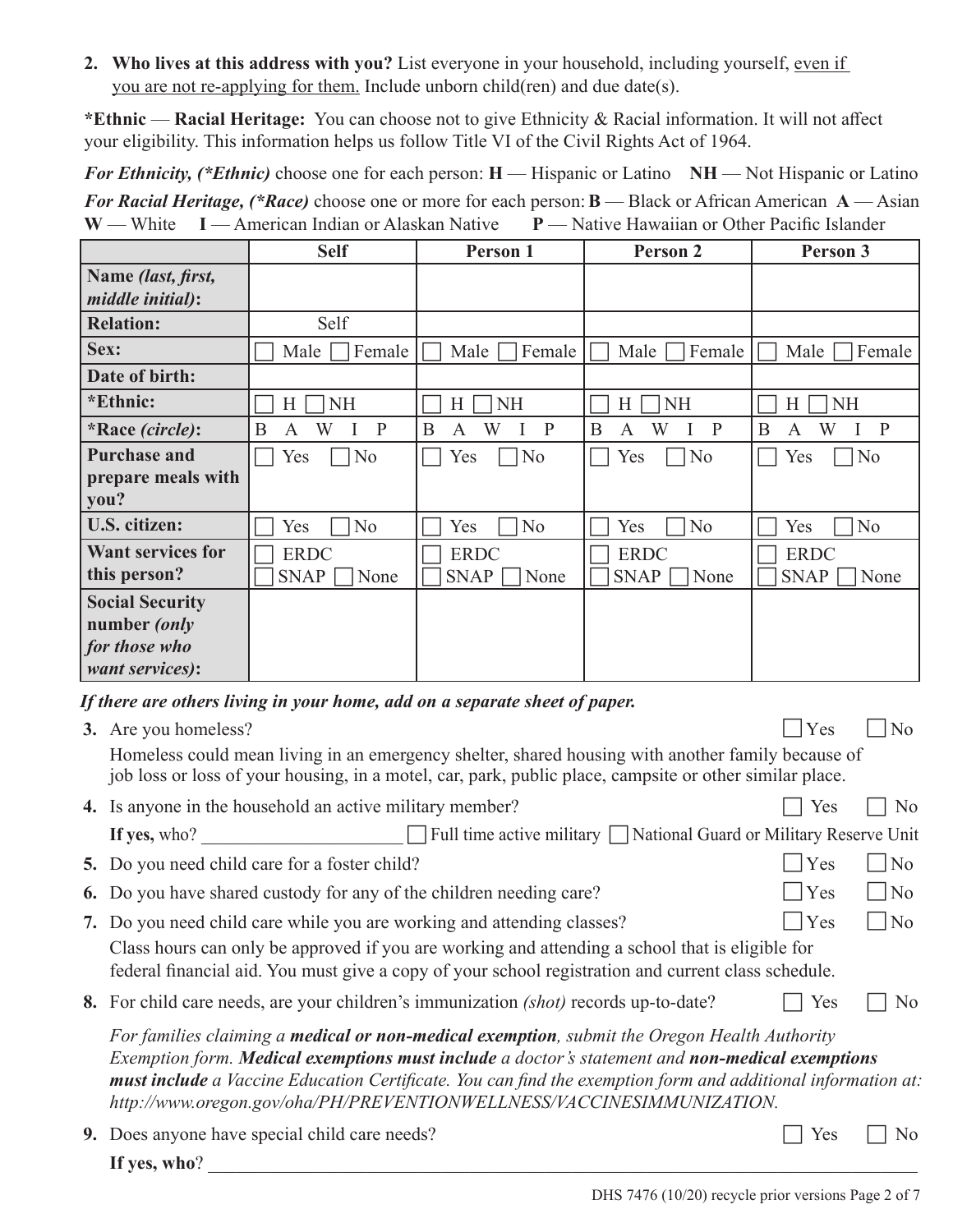| 10. My family assets do not exceed one million dollars $(1,000,000)$ . $\Box$ Check box if true. |  |  |
|--------------------------------------------------------------------------------------------------|--|--|
|--------------------------------------------------------------------------------------------------|--|--|

|  | 11. Does anyone work? (Students include work study.) | $\Box$ Yes $\Box$ No |
|--|------------------------------------------------------|----------------------|
|--|------------------------------------------------------|----------------------|

**If yes, complete below**. List each job for each person who works or is self-employed. **Attach proof** of income received last month and current month. If this is a new job, list date work started: \_\_\_\_\_\_\_\_\_\_\_\_\_\_.

| If self-employed, check here                                                                                                                                                                                                                                                                                                                                                          |                                 | Job 1                     |                                  | Job 2                       | Job 3                            |
|---------------------------------------------------------------------------------------------------------------------------------------------------------------------------------------------------------------------------------------------------------------------------------------------------------------------------------------------------------------------------------------|---------------------------------|---------------------------|----------------------------------|-----------------------------|----------------------------------|
| Person working:                                                                                                                                                                                                                                                                                                                                                                       |                                 |                           |                                  |                             |                                  |
| Employer's name and phone number:                                                                                                                                                                                                                                                                                                                                                     |                                 |                           |                                  |                             |                                  |
| Job title:                                                                                                                                                                                                                                                                                                                                                                            |                                 |                           |                                  |                             |                                  |
| Hourly pay:                                                                                                                                                                                                                                                                                                                                                                           |                                 |                           | \$                               |                             | \$                               |
| If you are not paid by the hour, explain your income here:                                                                                                                                                                                                                                                                                                                            |                                 |                           |                                  |                             |                                  |
| Hours (per week):                                                                                                                                                                                                                                                                                                                                                                     |                                 |                           |                                  |                             |                                  |
| How often paid? (weekly, monthly):                                                                                                                                                                                                                                                                                                                                                    |                                 |                           |                                  |                             |                                  |
| Pay dates:                                                                                                                                                                                                                                                                                                                                                                            |                                 |                           |                                  |                             |                                  |
| Tips per week:                                                                                                                                                                                                                                                                                                                                                                        |                                 | \$                        | \$                               |                             | \$                               |
| Draws, overtime pay, bonuses<br>or commissions:                                                                                                                                                                                                                                                                                                                                       |                                 | \$                        | \$                               |                             | \$                               |
| Will this income continue?                                                                                                                                                                                                                                                                                                                                                            |                                 | Yes                       | $No*$                            | Yes<br>$No*$                | Yes<br>$No*$                     |
| *If income will change, give the reason for the change here:                                                                                                                                                                                                                                                                                                                          |                                 |                           |                                  |                             |                                  |
| New amount:                                                                                                                                                                                                                                                                                                                                                                           |                                 | \$                        | \$                               |                             | \$                               |
| Date of the change:                                                                                                                                                                                                                                                                                                                                                                   |                                 |                           |                                  |                             |                                  |
| 12. For child care needs, please list information about your work schedule and care providers:                                                                                                                                                                                                                                                                                        |                                 |                           |                                  |                             |                                  |
| <b>Usual work days:</b><br>Other schedule (describe):<br>If your schedule varies, please describe the days and times you could work. Do not write "varies".<br>Please list information about your child care provider:                                                                                                                                                                |                                 | □ Mon □ Tues □ Wed □ Thu  |                                  | Fri<br>$\Box$               | Sat<br>Sun                       |
| <b>Provider name</b>                                                                                                                                                                                                                                                                                                                                                                  |                                 | <b>Provider phone</b>     |                                  |                             | Percentage of hours for provider |
| $1^{\rm st}$                                                                                                                                                                                                                                                                                                                                                                          |                                 |                           |                                  |                             |                                  |
| $2^{\rm nd}$                                                                                                                                                                                                                                                                                                                                                                          |                                 |                           |                                  |                             |                                  |
| DHS will not pay for any child care provided by unlicensed providers before DHS approves the provider.<br>If you need help choosing a provider, contact 211Info by dialing 211, text the keyword "children" to 898211,<br>email children $@211.org$ or visit 211Info.org.<br>13. Does anyone get money from any other source?<br>If yes, complete below. Attach proof of each source. |                                 |                           |                                  |                             | Yes<br>N <sub>o</sub>            |
| Some examples are:                                                                                                                                                                                                                                                                                                                                                                    |                                 | • Social Security         |                                  | • Interest income           |                                  |
| • Unemployment compensation                                                                                                                                                                                                                                                                                                                                                           |                                 | • Veterans benefits       |                                  | · Worker's compensation     |                                  |
| • Student income/money for school                                                                                                                                                                                                                                                                                                                                                     |                                 | • Child support           |                                  | $\bullet$ Loans/gifts       | • Winnings                       |
| Name of person who got<br>other money                                                                                                                                                                                                                                                                                                                                                 | <b>Source of</b><br>other money | <b>How often</b><br>paid? | <b>Amount of</b><br>each payment | <b>Amount</b><br>this month | Will this<br>income continue?    |
|                                                                                                                                                                                                                                                                                                                                                                                       |                                 |                           | \$                               | \$                          | $No*$<br>Yes                     |
|                                                                                                                                                                                                                                                                                                                                                                                       |                                 |                           | \$                               | \$                          | $No*$<br>Yes                     |
|                                                                                                                                                                                                                                                                                                                                                                                       |                                 |                           | \$                               | \$                          | $No*$<br>Yes                     |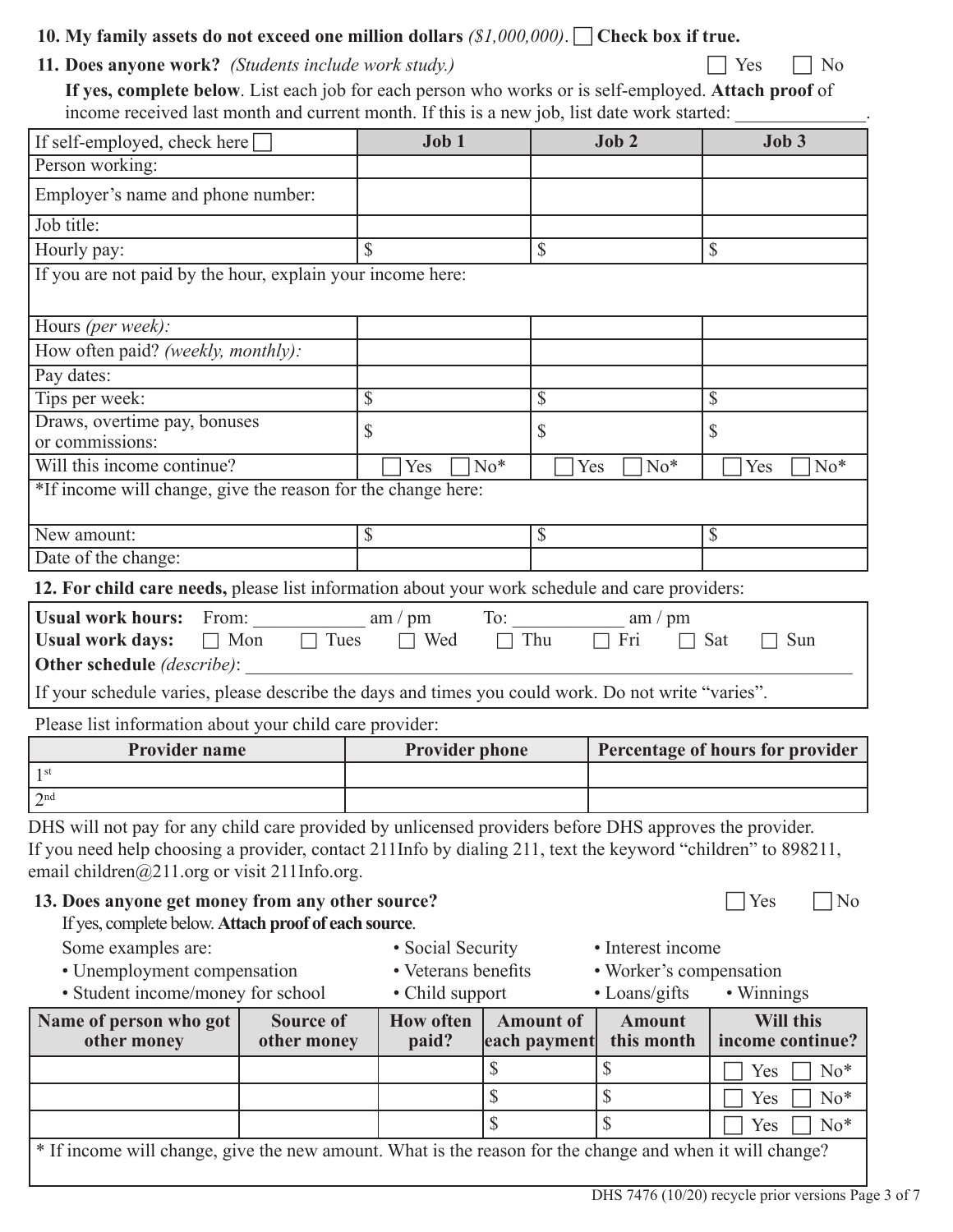#### **14.** Is anyone a student in college, trade school or other training program?  $\Box$  Yes  $\Box$  No **If yes,** attach a copy of your Financial Aid Award Letter.

|                                          |                           | <b>Student 1</b>                        |                           | <b>Student 2</b>                        |
|------------------------------------------|---------------------------|-----------------------------------------|---------------------------|-----------------------------------------|
| Name of student:                         |                           |                                         |                           |                                         |
| Name of school/<br>training program:     |                           |                                         |                           |                                         |
| Type of student:                         | High school<br>Vocational | <b>GED</b><br>Graduate<br>Undergraduate | High school<br>Vocational | Graduate<br><b>GED</b><br>Undergraduate |
| Credits:                                 |                           |                                         |                           |                                         |
| Student last term, this<br>term or both? | Last term                 | This term<br>Both                       | Last term                 | This term<br><b>Both</b>                |
| Apply for or get<br>financial aid?       | Apply                     | Getting                                 | Apply                     | Getting                                 |

| If you are ONLY applying for child care, and NOT food benefits, skip to the middle of page 5.<br>Read and sign page 7 |  |                                                                    |                                        |                       |  |
|-----------------------------------------------------------------------------------------------------------------------|--|--------------------------------------------------------------------|----------------------------------------|-----------------------|--|
| 15. Do you pay for child care costs in addition to your copay?                                                        |  |                                                                    | Yes                                    | N <sub>0</sub>        |  |
| If yes, state monthly amount. \$ a month.                                                                             |  |                                                                    |                                        |                       |  |
| 16. Do you or anyone in your household pay for housing?                                                               |  |                                                                    | Yes                                    | N <sub>0</sub>        |  |
| If yes, please complete below: $\Box$ Rent $\Box$ Mortgage <i>(if buying)</i>                                         |  |                                                                    |                                        |                       |  |
| How much do you pay?<br><sup>S</sup><br>per                                                                           |  | Fire/hazard insurance, if separate:<br>per                         | Property tax, if separate:<br>S<br>per |                       |  |
| Person or company you pay rent/mortgage to:                                                                           |  | May we contact this person/company?<br>If yes, their phone number: |                                        | Yes<br>N <sub>0</sub> |  |
| 17. Do you get help to pay for housing?<br>If yes, please complete below:                                             |  |                                                                    | Yes                                    | - I No                |  |
| Who pays                                                                                                              |  | Paid to                                                            |                                        | <b>Amount</b> paid    |  |

# **18. How is your apartment/home heated/cooled?**  $\Box$  **Wood**  $\Box$  **Oil**  $\Box$  **Electric**  $\Box$  **Gas**  $\Box$  **Other a)** The expense is:  $\Box$  Included in rent  $\Box$  Paid separately  $\Box$  Paid in a flat amount

| $\Box$ Shared with another household |  |  |                                    |
|--------------------------------------|--|--|------------------------------------|
|                                      |  |  | $\Box$ Paid by HUD or other people |

**b)** What other utilities do you pay?

**19. Does anyone in your home pay court-ordered child support to someone outside your home?**

 $\Box$  Yes  $\Box$  No **If yes,** please complete below:

| <b>Person who pays support</b> | <b>Name of child</b> | <b>Amount paid</b> |
|--------------------------------|----------------------|--------------------|
|                                |                      |                    |

# **20.** Is anyone you are applying for 60 years or older or a person with a SSI/SSD disability?  $\Box$  Yes  $\Box$  No

**If yes,** provide proof of any out-of-pocket medical expenses, including medical insurance expenses.

| <b>Person with the out-of-pocket expense</b> | <b>Amount paid</b> |
|----------------------------------------------|--------------------|
|                                              |                    |

\$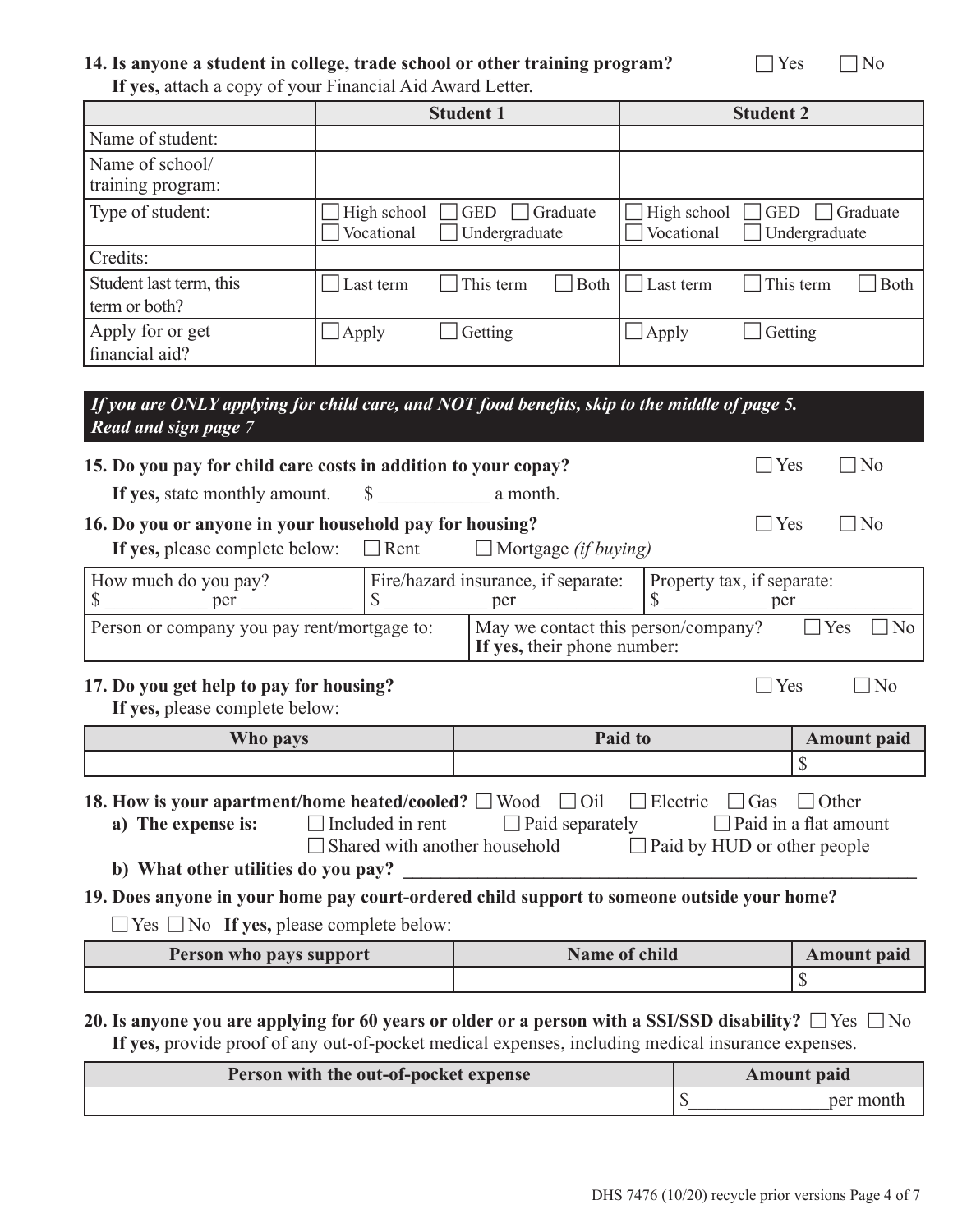## **There are penalties in the Supplemental Nutrition Assistance Program (SNAP) for doing any of the following:**

| If you do the following                                                                                     | You will lose Food Benefits                             |  |  |
|-------------------------------------------------------------------------------------------------------------|---------------------------------------------------------|--|--|
| • Hide information or make false statements;                                                                | • 12 months for the first offense;                      |  |  |
| • Use Electronic Benefit Transfer (EBT) cards that belong                                                   | • 24 months for the second offense;                     |  |  |
| to someone else;                                                                                            | • Permanently for the third offense.                    |  |  |
| • Use food benefits to buy alcohol or tobacco;                                                              |                                                         |  |  |
| • Trade or sell benefits or EBT cards;                                                                      |                                                         |  |  |
| • Dump containers only for the cash redemption value;                                                       |                                                         |  |  |
| • Resell food bought with food benefits for cash.                                                           |                                                         |  |  |
| • Trade food benefits for controlled substances such as drugs.                                              | • 24 months for the first offense;                      |  |  |
|                                                                                                             | • Permanently for the second offense.                   |  |  |
| • Trade food benefits for firearms, ammunition or explosives.                                               | • Permanently.                                          |  |  |
| • Trade, buy or sell food benefits of \$500 or more.                                                        | • Permanently.                                          |  |  |
| • Give false information about who you are and where you<br>live so you can get extra food benefits.        | • 10 years for each offense.                            |  |  |
| You can also be fined up to \$250,000 or put in prison for up to 20 years, or both, for doing these things. |                                                         |  |  |
| You may also be charged under other Federal laws.                                                           |                                                         |  |  |
| If you knowingly do the following                                                                           | You may be                                              |  |  |
| • Use EBT cards which are not yours;                                                                        | • Guilty of a felony or misdemeanor;                    |  |  |
| • Transfer your EBT cards to other people;                                                                  | · Fined;                                                |  |  |
| • Acquire or possess EBT cards which are not yours.                                                         | • Put in prison;                                        |  |  |
|                                                                                                             | • Ineligible for food benefits for<br>a period of time. |  |  |

**Why we need your Social Security Number (SSN):** The Department is authorized to request your Social Security Number (SSN) under 42 USC 1320b-7(a) and (b), 7 USC 2011-2036, 42 CFR 435.910, 42 CFR 435.920, 42 CFR 457.340(b), and OAR 461-120-0210. Your SSN will be used to locate your file and records. For clients in only the ERDC program, providing a SSN is voluntary.

### **Information About Your Rights and Responsibilities**

Please read this carefully. You can ask the Department of Human Services (DHS) staff to explain this to you. Ask questions if you do not understand. You are agreeing to do certain things when you *(and your spouse or partner)* get benefits from DHS. You may lose benefits if you do not do these things. You may also be asked to repay benefits if you get too many.

#### **Your Rights** *(things you can expect from DHS)*

- DHS will treat you with respect in a fair and polite way.
- You can ask for a receipt for any form you turn in to the DHS office.
- I can talk to my worker or a person in charge if I have questions about this form.
- You can ask for the help of an interpreter to help you fill out form or report changes.
- DHS will give you information in a format or language you can understand.
- DHS will do its best to meet your special needs if you have a disability. DHS follows the Americans with Disabilities Act and Section 504 of the Rehabilitation Act.
- The things you tell DHS will be kept private and confidential. DHS follows the "Notice of Privacy Practices" posted in all its offices.
- DHS will tell you if you qualify for child care benefits within 45 days from the date you file an application.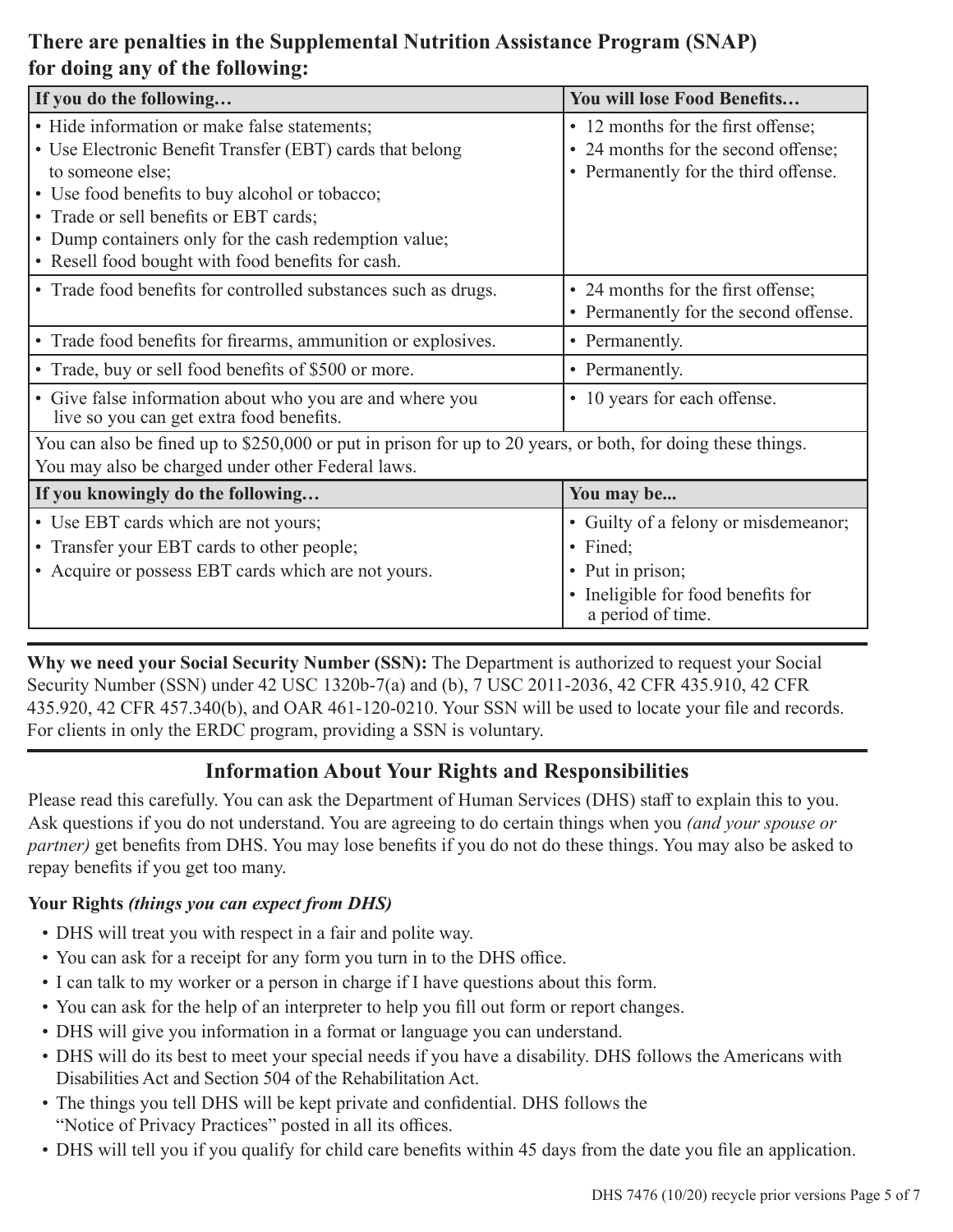- DHS will tell you if you qualify for food benefits within 30 days of the date you file an application.
- You can ask for a hearing if you disagree with a DHS decision. You can ask for a hearing on the MSC 0443, by phone, in writing or in person. If you get child care benefits, you must ask for a hearing within 45 days of the date on the notice about the decision. For food benefits, you must ask for a hearing within 90 days of the date on the notice.

#### **Your Responsibilities** *(things you must do).* **By signing this form, I understand and agree that:**

- I understand that making false statements or hiding information may mean state and federal penalties.
- DHS can review my case. This could include coming to my home.
- I declare I am a resident of Oregon.
- I have given true citizenship information about myself and the others I am applying for.
- I know that DHS will check the immigration status of people who apply for or get benefits. I know the information DHS gets from the United States Citizenship and Immigration Services (USCIS) could affect who gets benefits. DHS will not contact USCIS for anyone not seeking benefits.
- I authorize release of my child support records from the Department of Justice (DOJ), Division of Child Support (DCS) to DHS.
- DHS may use computers to check all the information on this form. This includes matching with bank, income and unemployment-benefit records.
- DHS may give the information on this form to:
	- Federal and state agencies who are doing reviews;
	- Law enforcement officials, to help them arrest someone who is fleeing from the law;
	- Federal and state agencies and private collection agencies, if I have to repay benefits to DHS.
- DHS will not use costs for shelter, medical, child care and court ordered child support to figure my food benefits if I do not report them.
- I register for the OFSET program and all adults in my household who want food benefits.
- I understand I cannot get food benefits from the Tribal Food Distribution program and the SNAP program at the same time.
- Any person getting benefits in my group may lose food benefits if they quit a job or reduce work hours to less than 30 hours a week without a good reason.
- I agree to pay my copay in full each month.
- *For day care (ERDC), I agree to report certain changes* that affect anyone for whom I get benefits, including myself. I agree to report the following changes within 10-days for all members of my group:
	- Address change;
	- Household income is at or above the amounts shown in this table;
	- A discharged military member returning from active duty in a war zone;
	- The discharged military member becomes employed or returns to active duty;
	- You change or add a new child care provider;
	- Someone moves in or out, including a child, spouse or parent of an unborn child;
	- There is a job loss or you are on medical leave;
	- Someone on work search starts working;
	- Someone returns to work after medical leave;
	- Child care is needed while someone is attending school.
- *For food benefits (SNAP)*, I agree to report when the gross monthly income for my household is at or above the SNAP amounts in the table.

*Changes for Employment Related Day Care (ERDC)* child care should be reported on the DHS 0862, *Change Report for ERDC*.

*Changes for food benefits (SNAP)* should be reported on the DHS 0853, *Simplified Reporting System* or DHS 0854, *Simplified Reporting System for Able-Bodied Adults without Dependents (ABAWD)*.

| DHS 7476 (10/20) recycle prior versions Page 6 of 7 |  |  |  |  |
|-----------------------------------------------------|--|--|--|--|
|-----------------------------------------------------|--|--|--|--|

| <b>Household</b><br>size: | <b>Gross monthly</b><br>income: |                |  |
|---------------------------|---------------------------------|----------------|--|
|                           | <b>ERDC</b>                     | <b>SNAP</b>    |  |
| 1                         |                                 | \$1,383        |  |
| $\overline{2}$            | \$4,012                         | \$1,868        |  |
| 3                         | \$4,956                         | \$2,353        |  |
| 4                         | \$5,899                         | \$2,839        |  |
| 5                         | \$6,843                         | \$3,324        |  |
| 6                         | \$7,787                         | \$3,809        |  |
| 7                         | \$8,259                         | \$4,295        |  |
| 8                         | \$9,192                         | \$4,780        |  |
| Over 8                    | \$9,192                         | $+$ \$486 each |  |